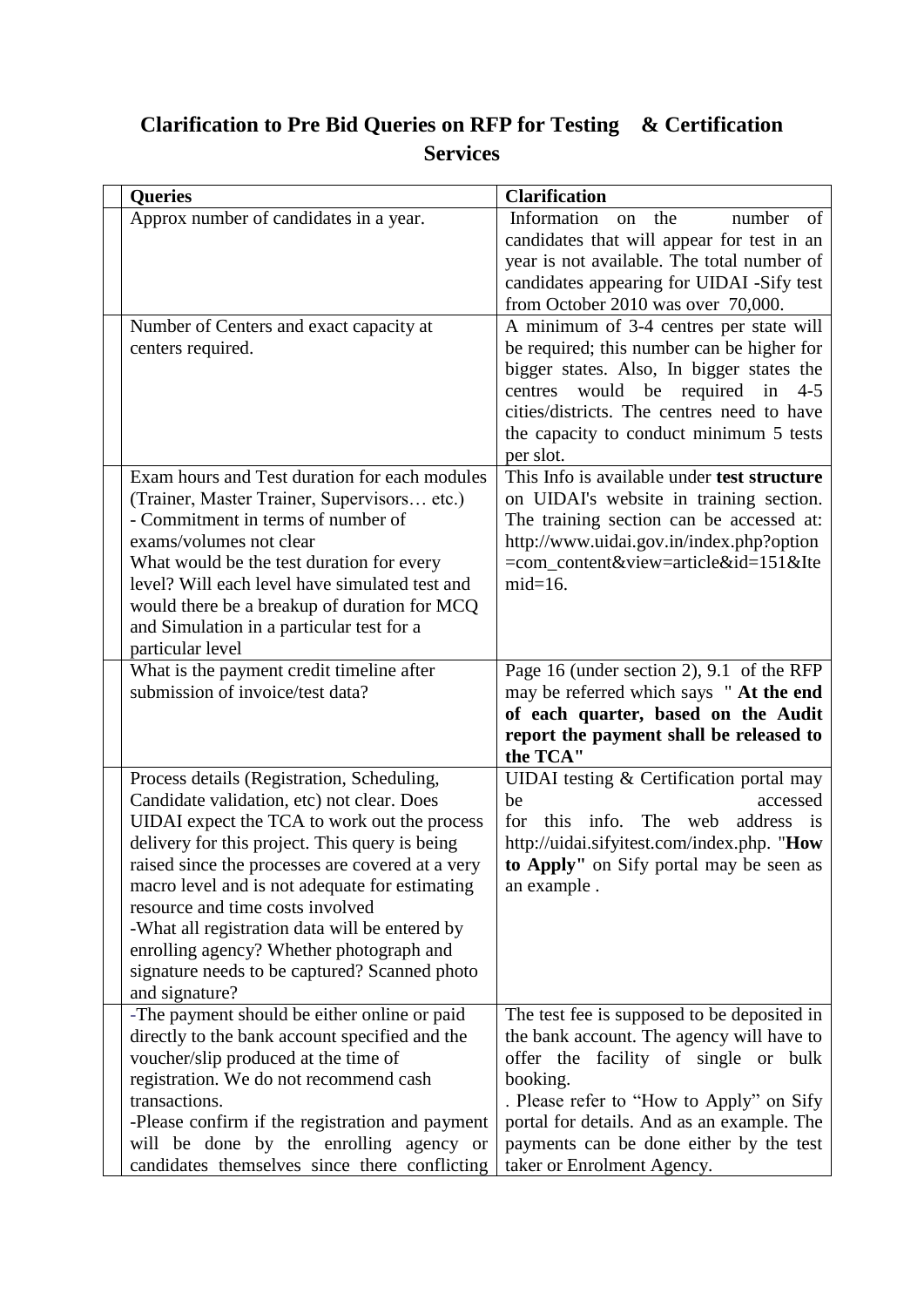| statements in the RFP.<br>- Please provide further details of the role of the<br>Enrolling Agency. Will the enrolling agency<br>provide details of eligible candidates through<br>electronic format, or will they book/pay<br>directly on behalf of a test taker?                                                                                                                                                                                                                                                                                                                                                                                             |                                                                                                                                                                                                                                                                                                                                                 |
|---------------------------------------------------------------------------------------------------------------------------------------------------------------------------------------------------------------------------------------------------------------------------------------------------------------------------------------------------------------------------------------------------------------------------------------------------------------------------------------------------------------------------------------------------------------------------------------------------------------------------------------------------------------|-------------------------------------------------------------------------------------------------------------------------------------------------------------------------------------------------------------------------------------------------------------------------------------------------------------------------------------------------|
| Do we need to host the testing application at<br>UIDAI data centre? Are we supposed to deploy<br>our servers (Hardware & Software) or would<br>UIDA provide the required hardware $\&$<br>Software?                                                                                                                                                                                                                                                                                                                                                                                                                                                           | The testing application will be hosted by<br>the agency (TCA) on its servers and not<br>on UIDAI's server                                                                                                                                                                                                                                       |
| Kindly detail the various reports expected from<br>the system<br>Kindly detail the list of Partners and level of<br>access required<br>-Maintenance of database of test results (The<br>testing and certifying agency shall also be<br>responsible for maintaining a database of all the<br>test related data which is centrally hosted)<br>Whether this is different from the web<br>portal?<br>Does this mean that the database needs<br>to be exposed on the internet and will different<br>agencies requiring access to this database to<br>extract data as required Or will it be restricted<br>access through reports as authorized by the<br>Employer. | Page No Detailed Scope of Work (page<br>40<br>N <sub>o</sub><br>onwards)<br>provides<br>this<br>information. The agency will also be<br>required to provide a web service through<br>which our tech support can get the desired<br>certification information. Please refer to<br>SIfy's portal for sample MIS to be<br>published on the portal. |
| Whether MCQ and Simulation based questions<br>will be a part of a single QP?                                                                                                                                                                                                                                                                                                                                                                                                                                                                                                                                                                                  | Yes they will be a part of a single QP                                                                                                                                                                                                                                                                                                          |
| -Will the Question Bank management will be<br>done by TCA.<br>-As test equating and normalization has not<br>been mentioned, we assume this is the<br>responsibility of UIDAI. Please confirm                                                                                                                                                                                                                                                                                                                                                                                                                                                                 | The question bank will be provided by<br>CDA/UIDAI. TCA will have to conduct<br>tests on the basis of it. Once the test is<br>complete the testing application of the<br>bidder will generate test report and/or<br>certification for candidates.                                                                                               |
| Will the exams be conducted in English or<br>other languages also?<br>Is candidate feedback compulsory or at the<br>discretion of the candidate?                                                                                                                                                                                                                                                                                                                                                                                                                                                                                                              | It will be in English<br>and in other<br>languages also<br>Yes                                                                                                                                                                                                                                                                                  |
| Please provide details of certificate (design,<br>layout, and paper quality, signature (electronic                                                                                                                                                                                                                                                                                                                                                                                                                                                                                                                                                            | Please refer to Sify's portal for sample<br>certificate design                                                                                                                                                                                                                                                                                  |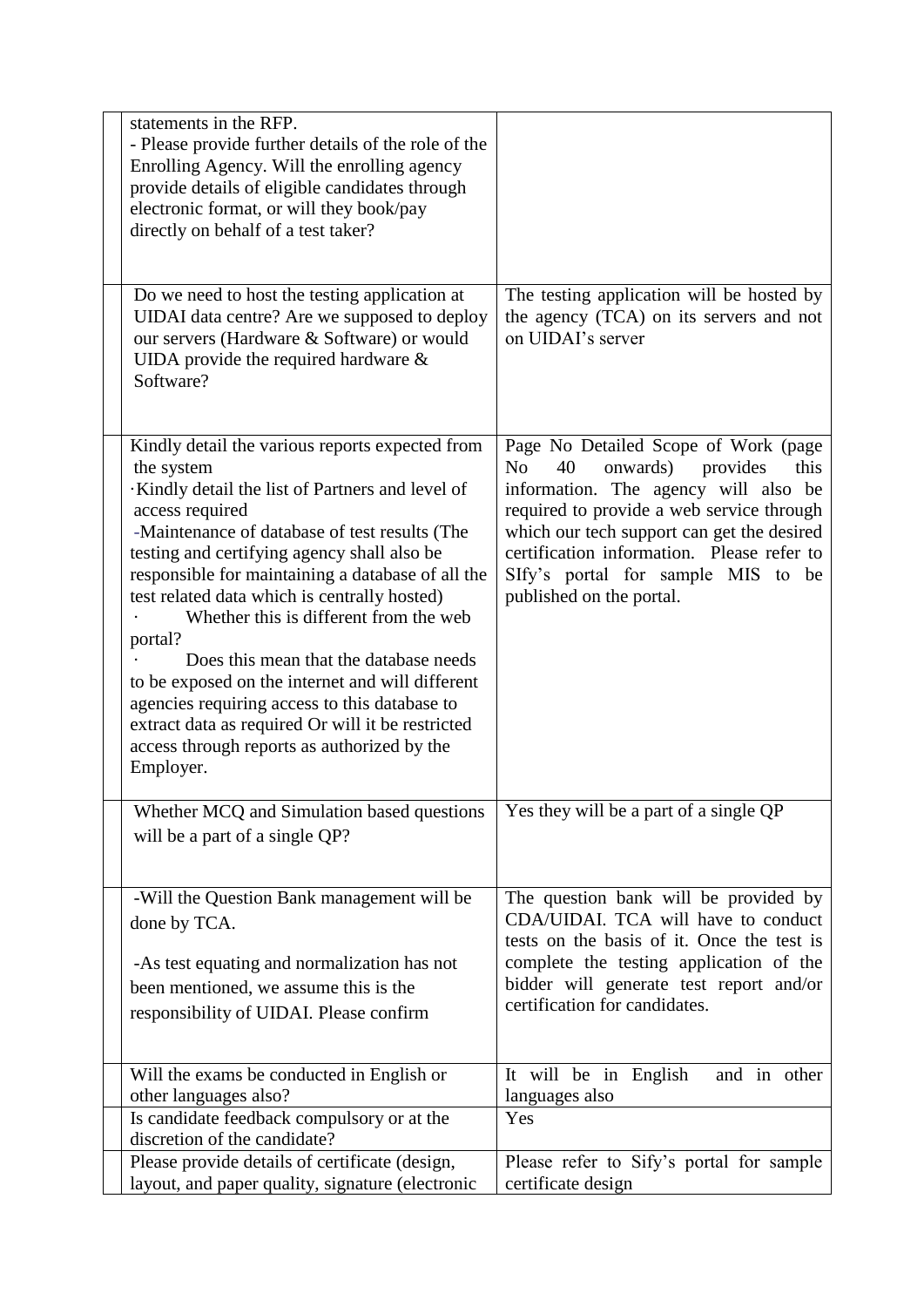| or manual). We recommend sending the<br>certificates to the enrolling agency.                                                                                                                                                                                      |                                                                                                                                         |
|--------------------------------------------------------------------------------------------------------------------------------------------------------------------------------------------------------------------------------------------------------------------|-----------------------------------------------------------------------------------------------------------------------------------------|
| While we understand your concern for quality,<br>the Performance indicators need to be clearly<br>defined Since the deliverable of many such<br>indicators is not solely dependent on the TCA<br>and the employer/third party may also be<br>contributing          | The penalties will remain unchanged                                                                                                     |
| Individual and cumulative penalties are<br>b.<br>quite high and needs to be reviewed                                                                                                                                                                               |                                                                                                                                         |
| We feel that the candidate feedback can<br>c.<br>be very subjective and may not be reliable. It<br>may not be appropriate to decide penalties on<br>the basis of candidate feedback alone.                                                                         |                                                                                                                                         |
| Secured communication channel between data<br>center and Test center                                                                                                                                                                                               | It refers to the SFTP through which data<br>transfer from the TCA to CIDR will<br>happen.                                               |
| Clause 2.9 & 3.8 - IPR issue, Needs<br>discussion as the contract is not for<br>buying/developing software for the<br>employer.                                                                                                                                    | It has been discussed in pre bid meeting.<br>The software will remain the property of<br>the TCA                                        |
| Clause 3.8 states that Employer's prior<br>written approval will needed in case the<br>vendor wants to enter into any License<br>agreement for development of computer<br>programme for this project with any third<br>party – needs further clarity               | It is expected that testing<br>application<br>development / customization is done by<br>the TCA with the help of in house<br>resources. |
| Clause 4.4 - Removal and/or Replacement<br>of any Key Personnel will not be made by<br>the vendor, only in case of death, medical<br>incapacity, retirement such replacement<br>shall be considered by the Employer. -<br>Needs discussion, what is the relevance? | It is expected that the TCA consults and<br>seeks permission from UIDAI before<br>changing the project team                             |
| Clause 4.5 talks about Resident Project<br>Manager for performance of services<br>however the term " Please let us know what<br>do you mean by "Resident"                                                                                                          | It refers to the SPOC from the TCA side<br>who UIDAI can contact for testing related<br>issues                                          |
| Clause 6.3.c states that "in case of early"<br>termination of the contract, there shall be no                                                                                                                                                                      | Question lacks clarity                                                                                                                  |